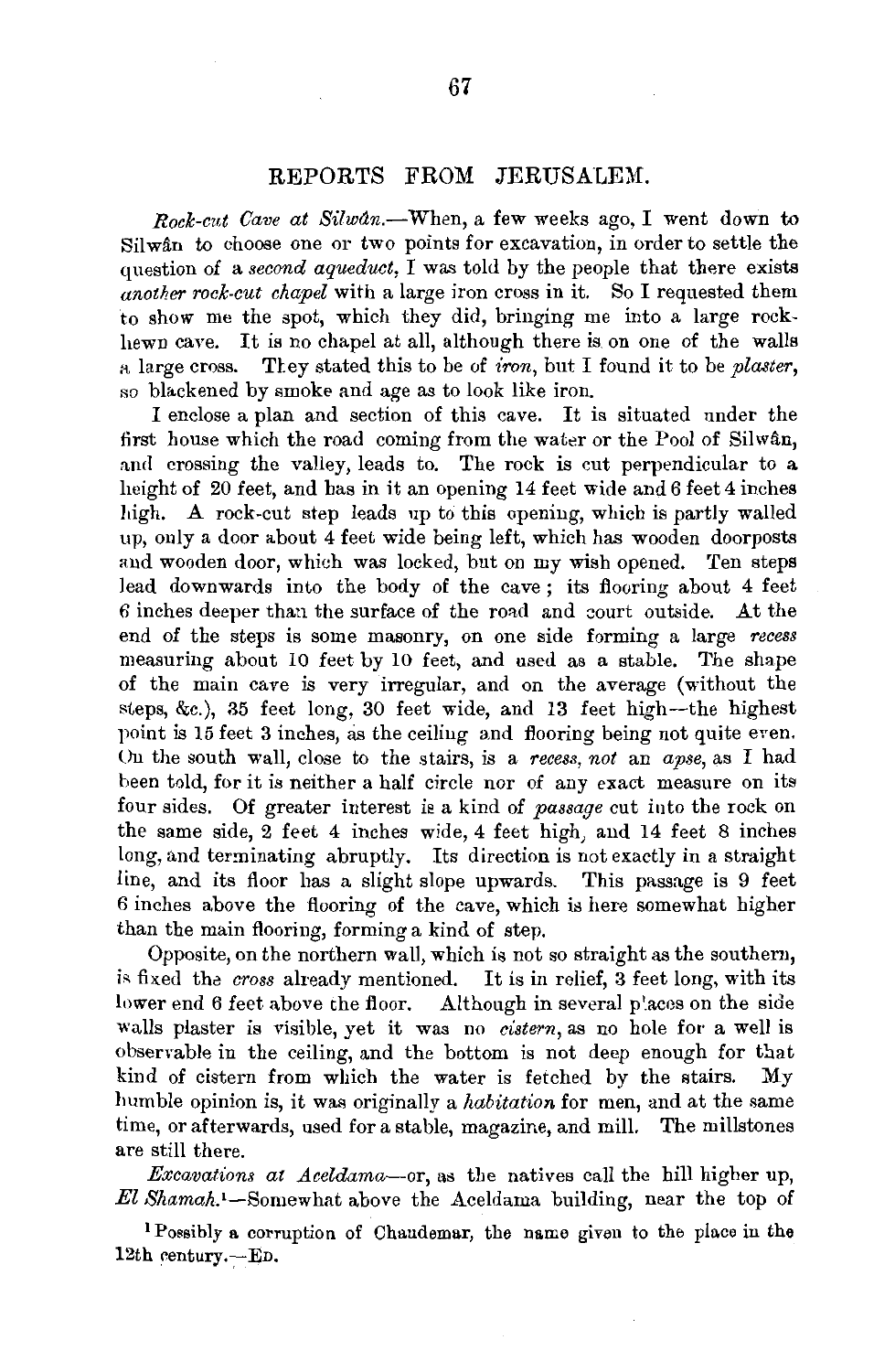the hill, some excavations were made by the proprietor of the ground when about to cultivate it, and to plant vines and trees. Caves, scarps of the rock, mosaics, hewn stones, &c., were found ; so I visited the place, and have to report the following. Some of the excavations had no important result; some are not finished, and those which seem to me interesting, are the following :-

(a) A kind of court or yard worked horizontally into the surface of the rock. As the ground rises towards the west the flooring is worked down to the level. On the eastern side, on some parts where the rock lies deep, it is restored by mosaics of somewhat large stone cubes. This court is on an average 32 feet long and 19 feet 6 inches wide, and has at its eastern end two small pools. The smaller one is 4 feet wide each way and 3 feet 6 inches deep, and from its bottom a round hole leads to the larger one, which is 8 feet long, 5 feet wide, and 5 feet deep, and has on its bottom a kind of shaft 3 feet 6 inches deep. This is round, and at its middle has an *upset*, so that the lower part is narrower than the upper. which has a diameter of 2 feet. This shaft, as well as the sides and bottoms of both pools, are laid with such dies or cubes as are mentioned above, and over them there is no plaster. What was the use of these things ? It is not easy to say. The proprietor thinks they formed a *bath,*  as he has found in the pools some white stuff which he thinks to be the sediment of soap. But this is not likely to be the case, and I rather think the white stuff is the remains of *lead,* with which the pools were overlaid, instead of cement. A bath also does not want such a court, but rather adjoining buildings. So I think it was a store-house or fabric of wine or oil.

(b) Some caves and scarps with steps, &c. Close by are some rock-cut tombs, of no special interest, unless the large stone which was found before the door be reckoned as such.

(c) Farther west are other and more interesting rock-cut tombs. The workmanship is excellent, walls straight, and angles exact. The entrance, as in all rock-cut tombs, is square, 2 feet 4 inches wide and 2 feet 6 inches high ; inside of it, four steps lead down into a square chamber 11 feet long and 10 feet wide, and 6 feet 4 inches high. On the walls opposite the entrance, and on the two other sides, are deep recesses cut in the rock each 7 feet long, 2 feet 4 inches high, and 3 feet deep, so forming three tombs or places where a coffin or sarcophagus might be put ; yet it is clear that it was not intended for such, for on the bottom, which is about one inch deeper than the bench in front, is hewn out from the rock a kind of couch, with a shallow place for the reception of the head of the corpse. The bench before the eastern recess is only 1 foot 3 inches wide, whereas the southern is nearly 3 feet, and the western a little more than 3 feet wide. The top and sides are smooth. On the western side, where it joins the southern, and below the upper edge, there is a Greek *inscription,* from which I took a squeeze and made a good copy, which I enclose.

c. SCHICK.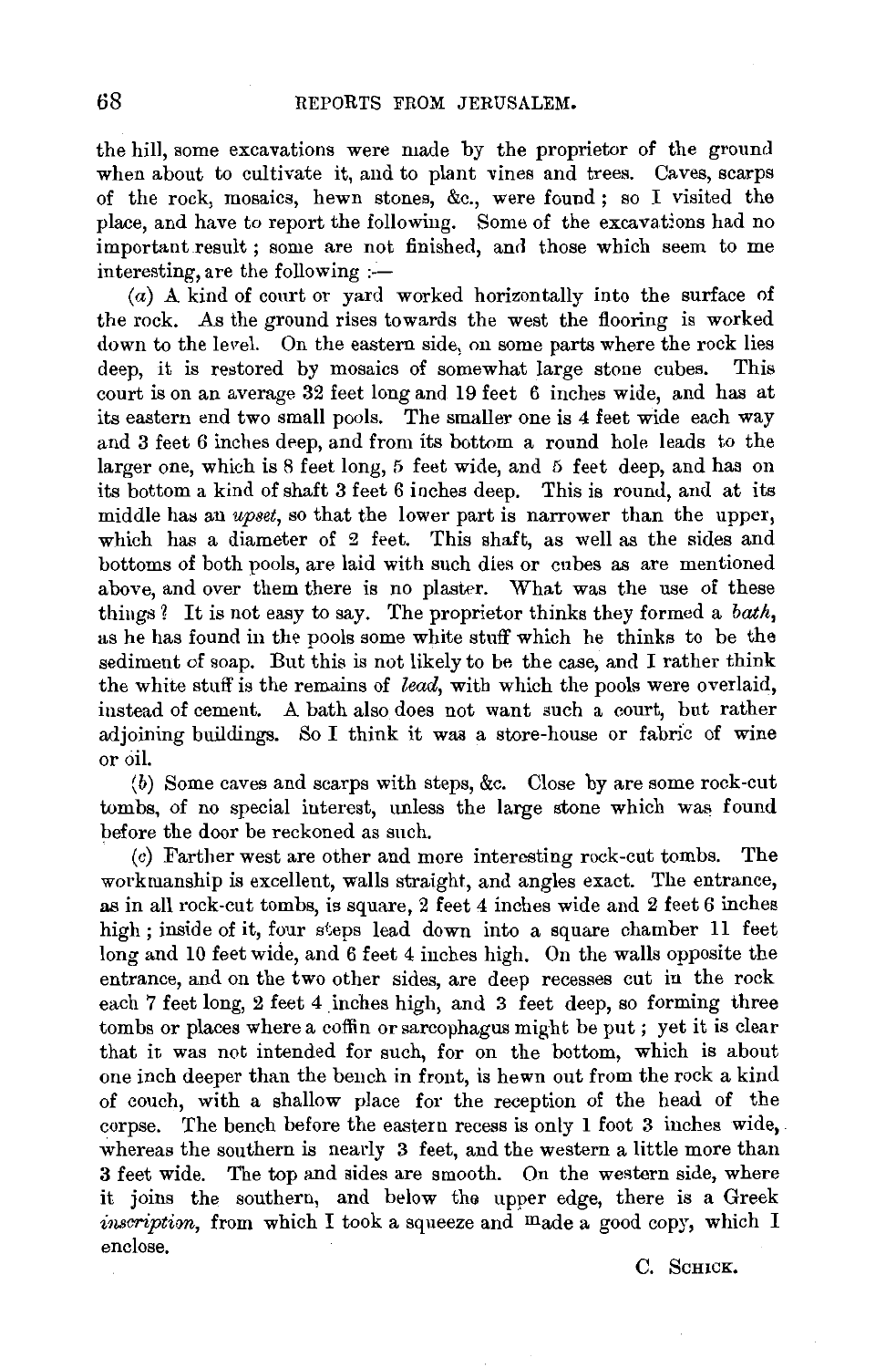## *The Greek Inscriptions on Tombs north of Damascus Gate.*

In answer to enquiries respecting the Greek inscription said to have been found in the Dominican ground north of Damascus Gate *(Quarterly Statement,* 1890, p. 3), on the 30th July last I sent a description and some drawings of two newly-discovered tombs at St. Stephen's, near Jeremiah's Grotto, one still with a stone door, the other one having once had a rolling stone. On each of these were Greek inscriptions, of which I sent copies *(Quarterly Statement,* 1890, p. 10). I mentioneu also that on one, the covering stone of the entrance, there was also an inscription, but it had been broken in pieces and taken away by the monks. They made a wooden frame, and put the pieces together into the frame, and sent squeezes of the inscription to Paris, where it has been published in a paper called "Cosmos," No. 235, July 27th, 1889, together with notes and interpretations. I also inclose herewith a copy (reduced to about  $\frac{1}{20}$ ). The slab is about  $3\frac{1}{2}$  feet. long and 2 feet 9 inches wide, and 6 or 7 inches thick ; the letters are engraved, and the stone is broken into four or five pieces, and in some places the letters have suffered by weathering.



This is the reading of Dr. Papodoculos.

Dr. Papodoculos, a learned man in the Greek Convent, tells me the inscription is abbreviated, and may be read so that it becomes fatal to the traditional site of the Holy Sepulchre, but that before one can speak positively more proofs must be looked for, and as the matter now stands it is better not to make too much of it. He thinks it is clear from the inscription that the newly-discovered tombs were those of two deacons, Nonus and Onisimus, of the Church of the Resurrection, but that this does not prove that the church itself stood near their tombs. It seems to me